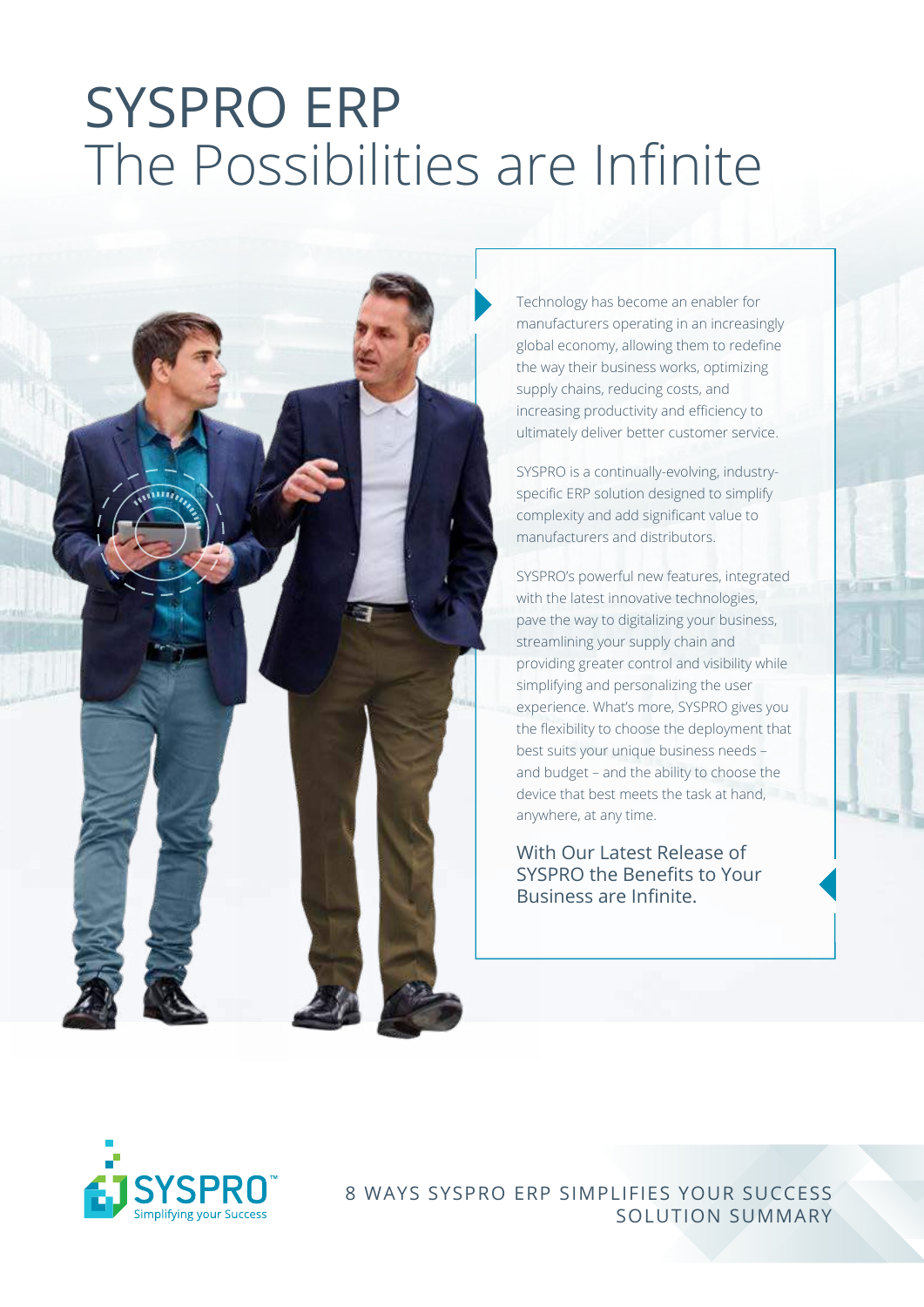### 8WAYS **SYSPRO ERP** SIMPLIFIES YOUR SUCCESS



SYSPRO ERP is built to deliver industry-specific functionality for manufacturers and distributors in key industries including Automotive Parts and Accessories, Electronics, Food and Beverage, Metal Fabrication, Industrial Machinery and Equipment, Packaging and Plastics and Rubber.

#### With SYSPRO you can:

- Choose the solutions that best apply to your Ė operational needs.
- Remain compliant with a built-for-industry framework that continually evolves.
- Optimize, control and streamline operations and  $\overline{a}$ processes in your specialized environment with a fully integrated solution.
- Configure the software to suit your unique requirements. п
- Adapt and scale up your solution as your business grows and your needs change.



SYSPRO Actionable Insights improves business performance and drives business behavior by providing business-critical insights for quicker analysis, decision making and execution.

### With SYSPRO you can:

- Automate critical financial processes and gain increased ь visibility into your financial health and overall business performance using corporate performance management tools.
- Get immediate visibility by individual and department across your entire operation with the flexibility to define operational goals, targets and deadlines at an individual, role or organizational level using SYSPRO's Business Insights.
- Empower individuals to meet goals, targets and deadlines, Ē collaborate with others, and perform to their full potential – all while measuring their own KPIs and managing their own work-to lists.
- Visualize losses and effectively measure and improve ÷ manufacturing performance with SYSPRO's Manufacturing Operations Management solution.



SYSPRO excels in its ability to deliver an intuitive solution built around your company's unique needs, rather than a one-size-fits-all solution that your business has to build itself around.

### With SYSPRO you can:

- Ē. Choose the deployment that best suits your enterprise needs – in the cloud, on-premise or both (hybrid).
- Choose how you want to engage depending on your  $\blacksquare$ role, operational need, remoteness of locality and preference:
	- $\blacksquare$ Windows user interface
	- Web interface (Avanti) for universal access on any device,  $\overline{a}$ on any platform, from anywhere, at any time
	- Espresso mobile platform, with its touch-friendly interface and offline capability
- Select from the most practical and relevant emerging Ē. technologies to gain a differentiated competitive advantage.

# **4ENABLE DIGITAL BUSINESS**

SYSPRO has adopted the most relevant emerging technologies and made them available as pragmatic solutions – ensuring that, with your current equipment and factories, you can digitalize your business practically and at your pace.

### With SYSPRO you can:

- Integrate business partners across your supply chain or to  $\blacksquare$ other systems (on-premise or in the cloud) using SYSPRO's well-defined integration services and APIs.
- Tap into the power of Artificial Intelligence and Machine  $\blacksquare$ Learning to have rich insights, unidentified trends and anomalies in your business brought to the forefront.
- Assign your very own digital assistant, Ken the Bot, to Ħ service customer and supplier queries quickly and accurately on any platform, messaging app or chat space, 24/7.
- Create more intelligent manufacturing processes by  $\overline{\phantom{a}}$ collecting data from your machines and other shop floor devices automatically using SYSPRO's Manufacturing Operations Management solution.
- Facilitate enterprise-wide collaboration and seamless  $\overline{\phantom{a}}$ communication using SYSPRO Harmony, a user-friendly social media platform at the core of your SYSPRO ERP system.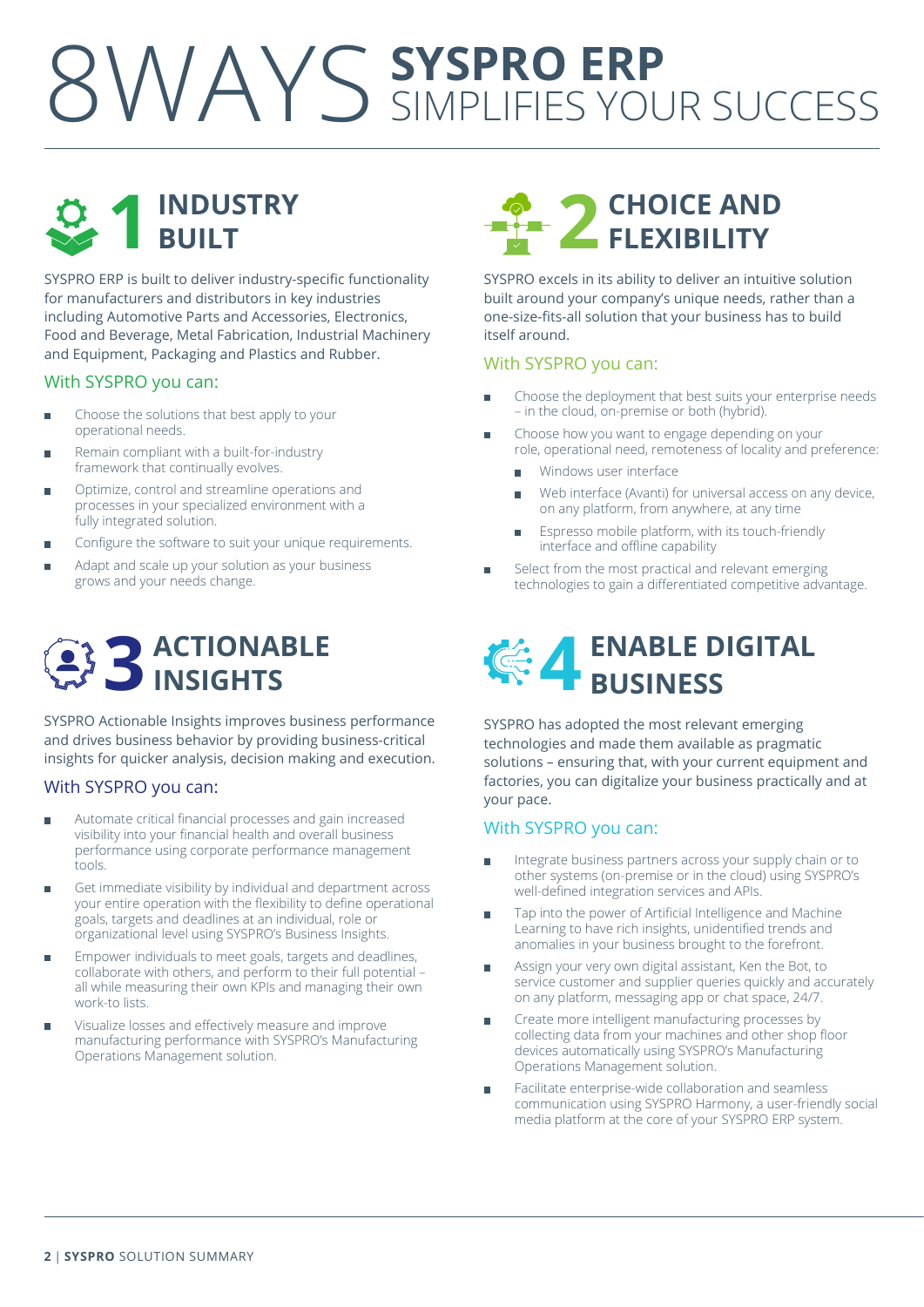# $\bigcup$  **ENGAGING USER**

SYSPRO provides an ERP system that is conducive to the creation of a productive and satisfying working environment, encouraging personnel to adopt and engage with SYSPRO through a platform that's easy to use and empowers users in their daily operations.

### With SYSPRO you can:

- Ė Work where and when you want, on any device, on any platform, from anywhere, at any time using the SYSPRO Avanti web interface, which provides universal access to the same familiar SYSPRO experience in a web browser.
- Get instant and secure mobile access to key business information even when working offline using SYSPRO Espresso, which is specifically designed and optimized for mobile devices.
- Give users a familiar interface to connect, communicate Ė and conduct their daily business using SYSPRO Harmony, a collaborative, user-friendly social platform that brings social media into the core of ERP.
- Remove the need to search for data by automatically ь surfacing real-time insights, trends and relevant businesscritical information directly to users using SYSPRO Business Insights.



SYSPRO ERP adapts to every individual within your organization – providing them with the flexibility to personalize their workspace without the need for programming skills.

### With SYSPRO you can:

- Provide your workforce with the complete tools and Ē information needed to perform their role efficiently and effectively using Role-based Workspaces in SYSPRO Avanti.
- Eliminate the need for individual customization by enabling п users to design their own workspaces without requiring external development.
- Personalize, predefine and automatically promote KPIs and m. and work-to lists to individuals, alerting them to take immediate action.
- Deploy Artificial Intelligence and Machine Learning directly to the user interface to empower users with recommended actions.
- Effortlessly get to the information you need using predictive search capabilities.
- Easily create simplified, uncluttered and easy-to-read ь dashboards and screens for targeted team or individual action, using Webviews in SYSPRO.



SYSPRO uses proven technologies and platforms to deliver greater scalability, higher availability with less downtime for maintenance, security, and enterprise-strength data integrity - all while offering excellent performance. SYSPRO ERP provides the ability to scale to large deployments, handle high-volume single server instances and accommodate multinational organizations with hundreds of subsidiaries.

### With SYSPRO you can:

- Smoothly expand from a handful of users to hundreds or Ħ even thousands, using the same core software.
- $\blacksquare$ Easily implement new functionality as your company's needs change.
- Integrate other enterprise applications with SYSPRO  $\overline{\phantom{a}}$ for better operational control and management reporting.
- Extend beyond the enterprise to allow trusted customers and suppliers the ability to link with your systems for better order and delivery performance.

# **8SAFEGUARD YOUR ERP INVESTMENT**

SYSPRO delivers long-term business value, ensuring the viability of your business infrastructure.

### With SYSPRO you can:

- Leverage the relevant innovations to ensure the ongoing  $\overline{\phantom{a}}$ evolution of functionality and governance pertinent to your specific business operations.
- Benefit from our 40 years of manufacturing and distribution  $\overline{\phantom{a}}$ experience and expertise.
- Ē Rely on proven technologies that are fully scalable.
- Plan and implement the right technology in a predictable, Ē strategic manner that avoids costly errors.
- Benefit from all the innovation that matters, and none  $\blacksquare$ that doesn't.
- Leverage a global team of industry experts committed to  $\overline{\phantom{a}}$ simplifying your success, speaking your language and futureproofing your business.
- Depend on our proven implementation methodology  $\overline{\phantom{a}}$ to maintain project controls and governance throughout the Implementation process.
- Access a number of services ranging from self-help to  $\overline{\phantom{a}}$ remote and onsite support – to make the most of your SYSPRO investment.
- Get local implementation and support through a strong localized channel partner network.
- Educate and upskill yourself and your team through easy  $\overline{\phantom{a}}$ access to online and onsite training.
- Implement internal controls according to your specific  $\overline{\phantom{a}}$ business and governance requirements.
- Adapt to meet current, new and emerging regulations Ė using a product that is ideally positioned to meet your governance and compliance requirements.